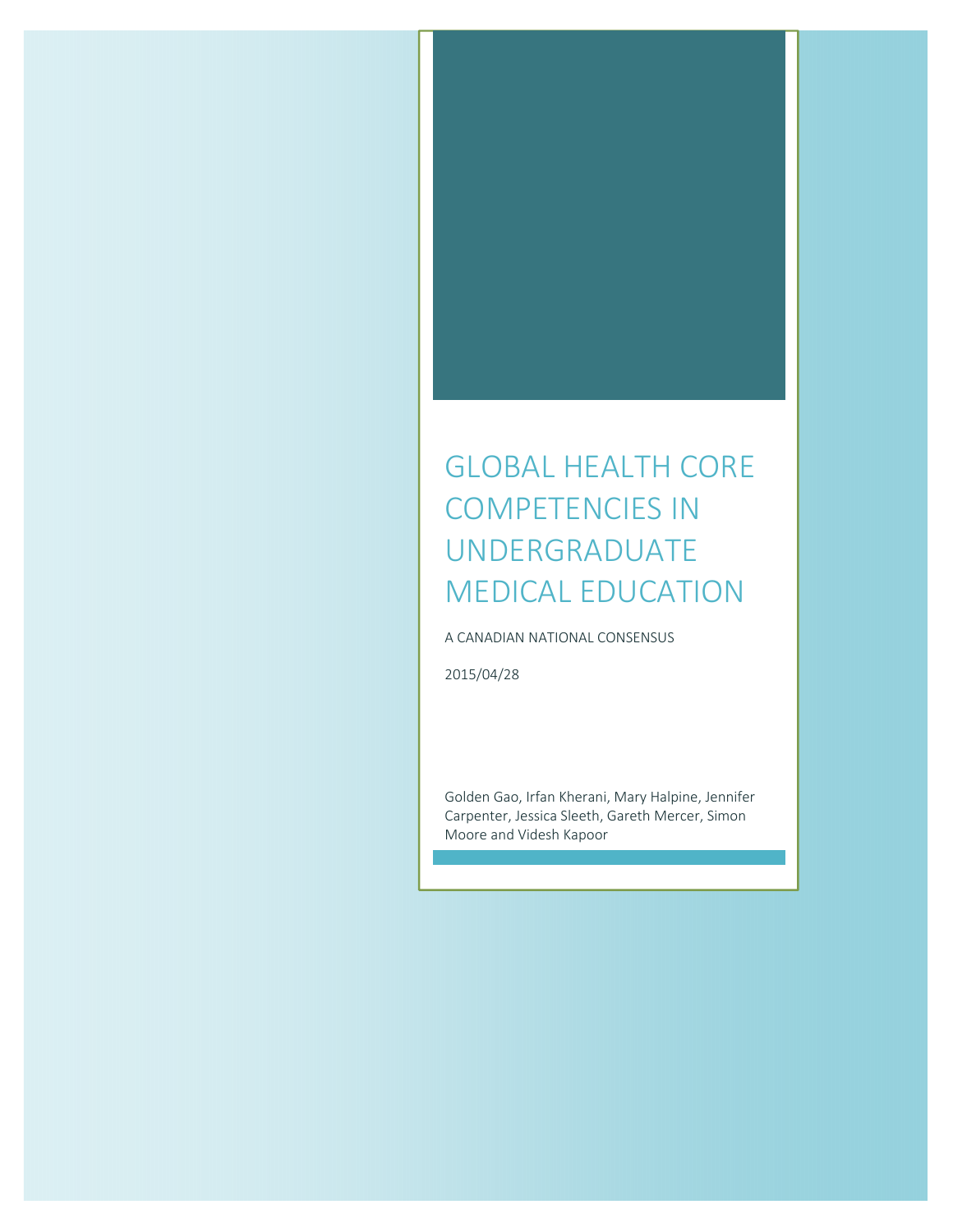# CONTENTS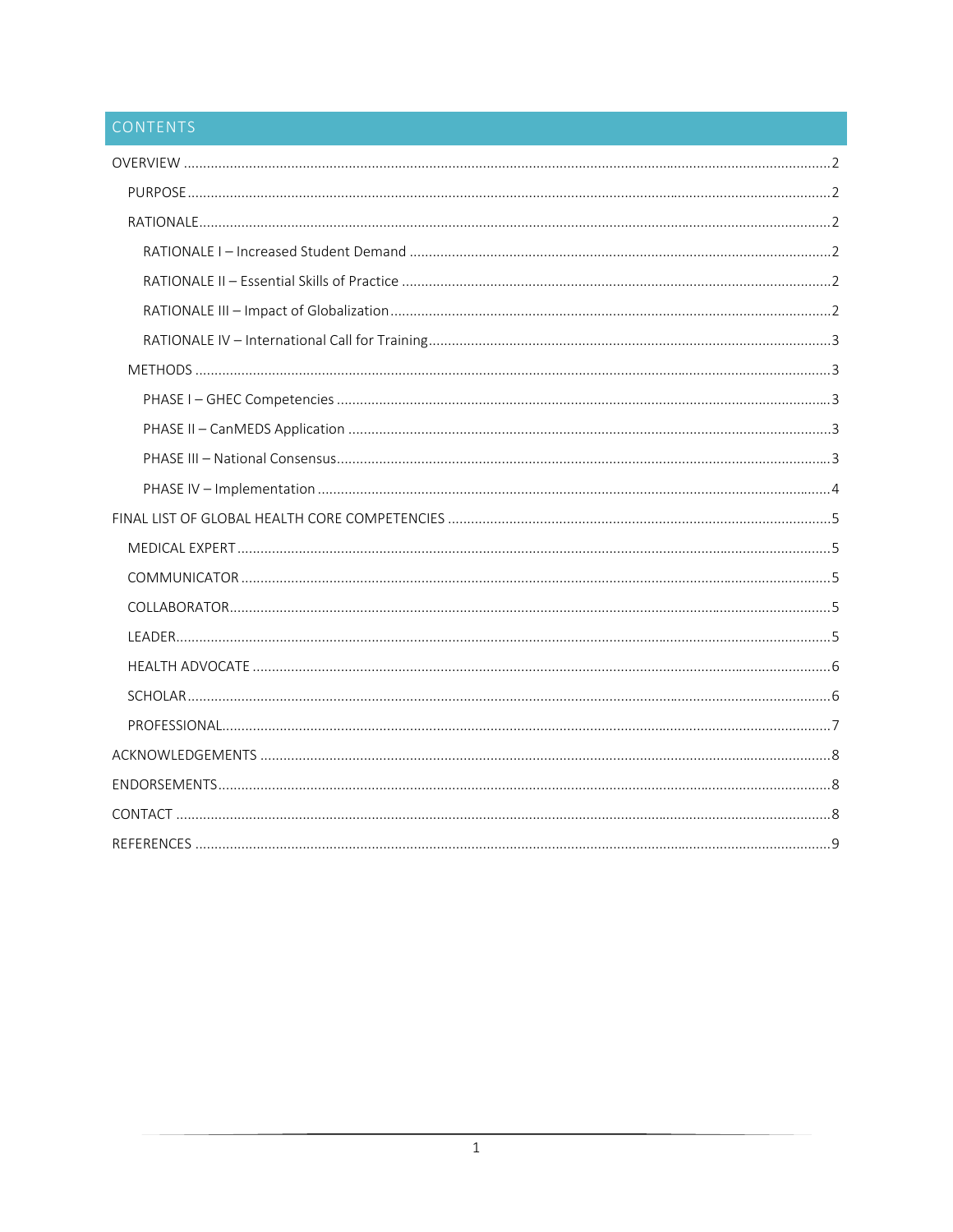#### PURPOSE

The purpose of this document is to present a Canadian national consensus on core curriculum competencies which will prepare medical graduates to respond to the diverse needs of individuals and communities in Canada and abroad. These core competencies will guide undergraduate medical programs across Canada in developing effective, competency-based training for their undergraduate medical trainees.

## RATIONALE

The field of global health has developed considerably in the past two decades, an evolution that has been reflected in the changing definition of "global health." While global health has centuries-old roots in addressing cross-border epidemics and tropical diseases, global health has since come to mean much more than simply 'international health' and is no longer limited to the health of the developing world (Rowson, et al., 2012). Though debate about the precise definition of global health continues and several definitions have been proposed, a recent consensus definition appropriate for the purpose of defining these core competencies describes global health as "an area for study, research, and practice that places a priority on improving health and achieving equity in health for all people worldwide" (Koplan, et al., 2009).

## RATIONALE I – Increased Student Demand

While the pursuit of a clear definition for global health continues, medical trainees in Canada (AAMC, 2012) and internationally (IMFSA, 2010) are calling for increased education in global health. This interest occurs at all levels of undergraduate medical training and continues on into residency (CAIR, 2012). As increasing numbers of medical students express interest in global health, it has never been more important for Canadian medical schools to share a consensus on global health core competencies.

# RATIONALE II – Essential Skills of Practice

In Canada, medical schools have yet to adequately respond to this increased demand for quality training in global health. At present, the global health component of medical school curricula is best described as "fragmented and insufficient" (Arthur, Battat, & Brewer, 2011) resulting in an "inconsistent, and haphazard, patchwork of programs" (Belani, Dempsey, & Stone).

Nevertheless, it is crucial that core competencies in global health are taught not just to students who express interest in a global health, but also to every Canadian medical student because of the richness of learning opportunities. Students who participate in global health experiences demonstrate essential skills, including "increased medical knowledge, heightened diagnostic acumen, less reliance on technology, increased sensitivity to and awareness of cost, and improved appreciation for cross-cultural communication." (Evert, Drain, & Hall, 2014). Global health education and experiences promote a greater understanding of the physician's role as an advocate, and provide opportunities to reflect and critically examine the ways in which healthcare providers, authorities, and leaders have been accountable to the world's most pressing challenges.

# RATIONALE III – Impact of Globalization

Additionally, the importance of global health education will only continue to increase in this era of globalization (Institute of Medicine, 2009). As the distinction between domestic and international health problems dwindles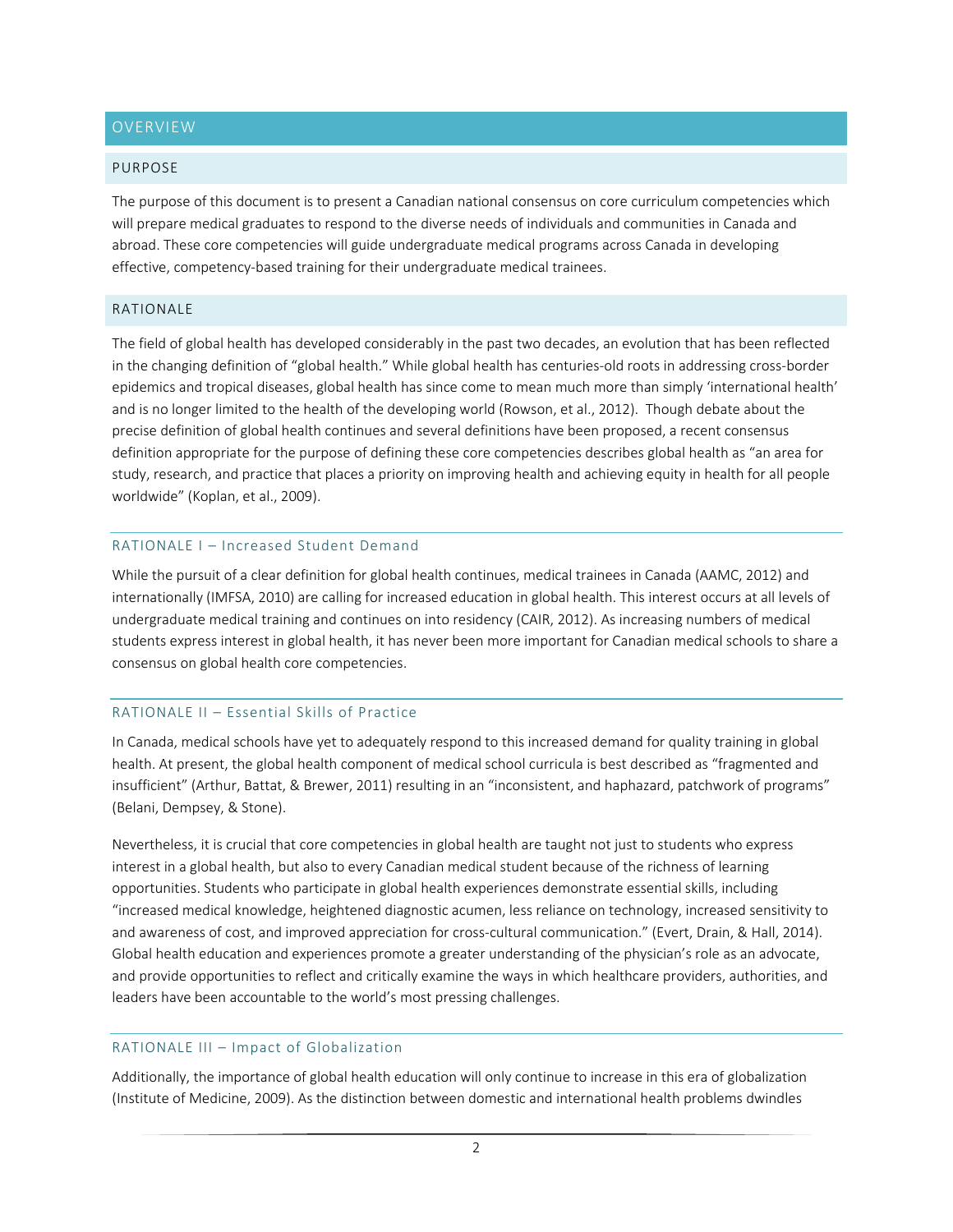(Brundtland, 2001), medical students must be prepared for the ever‐increasing likelihood that their next patient hails from a marginalized population or has just come from a distant region of the world.

# RATIONALE IV – International Call for Training

Finally, the medical community has recognized the importance of equipping tomorrow's physicians with the skills to address global health issues, and has called upon medical schools to adequately address this need. The World Health Organization's 2008 report calls for improved training of global health competencies for medical professionals and the public (especially on the "vital" topic of social determinants of health) (World Health Organization Commission on Social Determinants of Health, 2008). The Global Consensus for Social Accountability of Medical Schools initiative (Boelen, 2011) mirrors the call of the Future of Medical Education in Canada project to prioritize medical graduates who can "respond to the diverse needs of individuals and communities within Canada, as well as meet international responsibilities to the global community" (AFMC, 2009).

# METHODS

# PHASE I – GHEC Competencies

The effort to create a North American consensus on a list of essential core global health competencies was first originated by the Global Health Education Consortium (GHEC) following a thorough meta‐analysis of the literature (Joint US/Canadian Committee on Global Health Core Competencies, 2009). These since have been adapted by Belani et. al. (Belani, Dempsey, & Stone) to fit the ACGME Outcome Project competencies framework (Swing, 2007).

# PHASE II – CanMEDS Application

In a similar fashion, we adapted the GHEC competencies to a Canadian perspective by structuring them into the CanMEDS framework and obtaining feedback from the Global Health Working Group of the Association of Faculties of Medicine of Canada. Subsequently, the document was posted for peer review on the Canadian Healthcare Education Commons (AFMC, n.d.). This document had been compiled and edited with feedback from global health faculty leaders and student leaders (CFMS) from medical schools across Canada, and presented at the CCME in April 2012 and 2013.

#### PHASE III – National Consensus

We then requested peer review from faculty members, physicians, residents, and medical students at all Canadian medical schools, as well as global health education leaders across North America. As reviewers, they had the opportunity to choose to endorse, reword, or eliminate the core competencies listed in an electronic survey. As well, reviewers could add core competencies and provide general comments or suggestions. Each individual was asked to evaluate the core competencies as a part of a set of skills, knowledge, and experiences that all Canadian undergraduate medical students should possess at graduation. The full survey was preceded by a pilot survey.

The pilot survey was completed by thirteen individuals representing ten Canadian medical schools: six professors, one associate dean, one resident, and five undergraduate medical students. The survey respondents were asked to not only complete the survey, but to also evaluate the survey design. Based on the feedback, minimal changes were required before disseminating to the full review group.

The final survey was sent to 137 individuals of which 45 individuals responded fully. These reviewers include global health deans/directors, curriculum deans/directors, postgraduate trainees (i.e. residents and fellows), and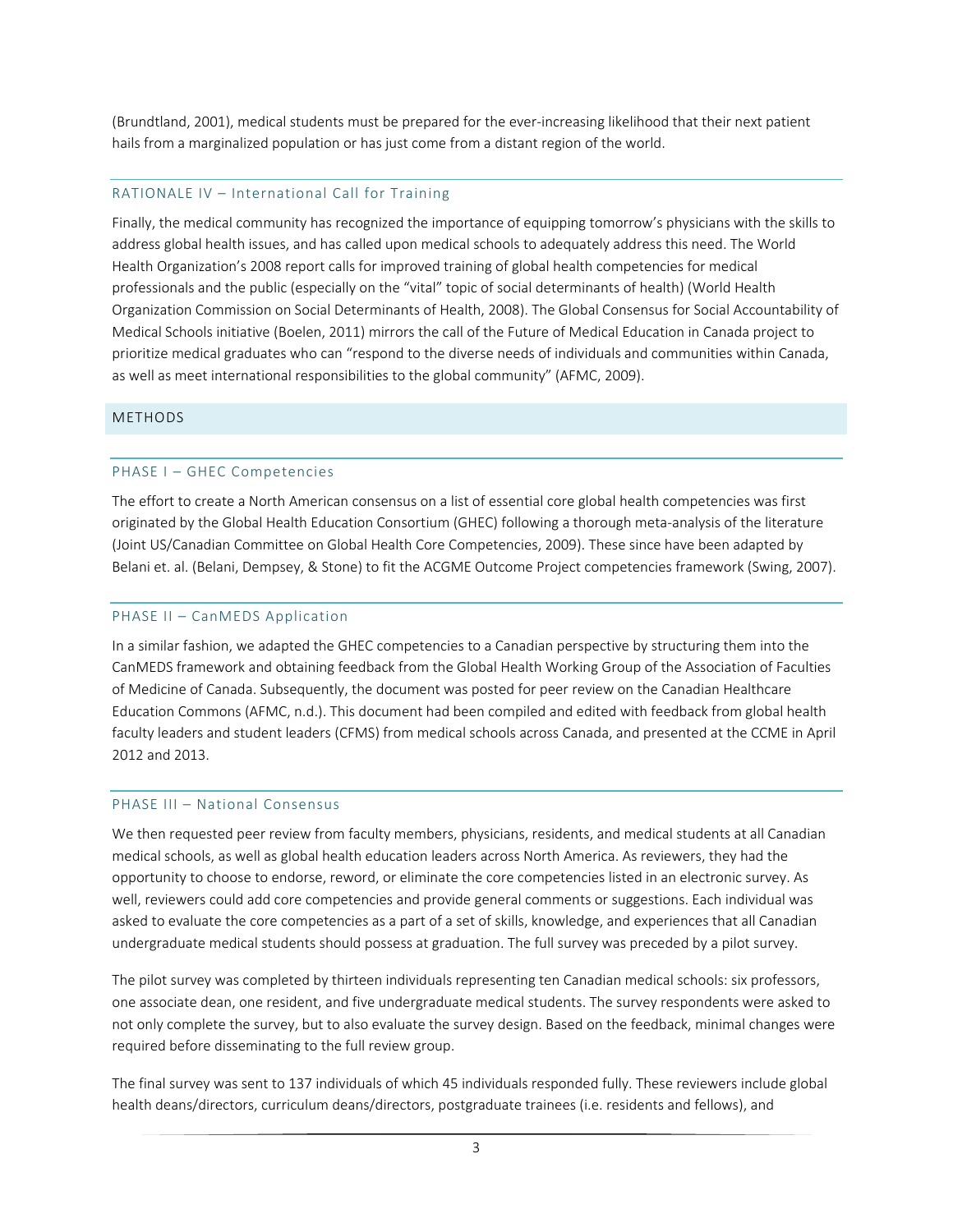undergraduate medical students. There were 24 faculty/physician respondents and 21 medical trainee (undergraduate and postgraduate) respondents. All medical schools in Canada except the Northern Ontario School of Medicine (NOSM) were represented within the review process. However, it should be noted that NOSM has already independently implemented a previous draft of these core competencies.

All responses were analyzed by Dr. Videsh Kapoor and Golden Gao, and changes to the global health core competencies were made based on the responses. The final list of global health core competencies were endorsed by the authors of this document.

# PHASE IV – Implementation

This final draft of the core competencies has been the result of an iterative process with national input. It serves as a resource document to assist medical schools in integrating global health education into their undergraduate medical curricula. These core competencies may overlap with existing themes already present in current curricula and we encourage medical educators and global health education leaders to use this resource to create global health education content that best fits with their curricular framework.

What we anticipate and hope is a diverse and creative application of these core competencies in ways that best serve undergraduate medical programs across Canada.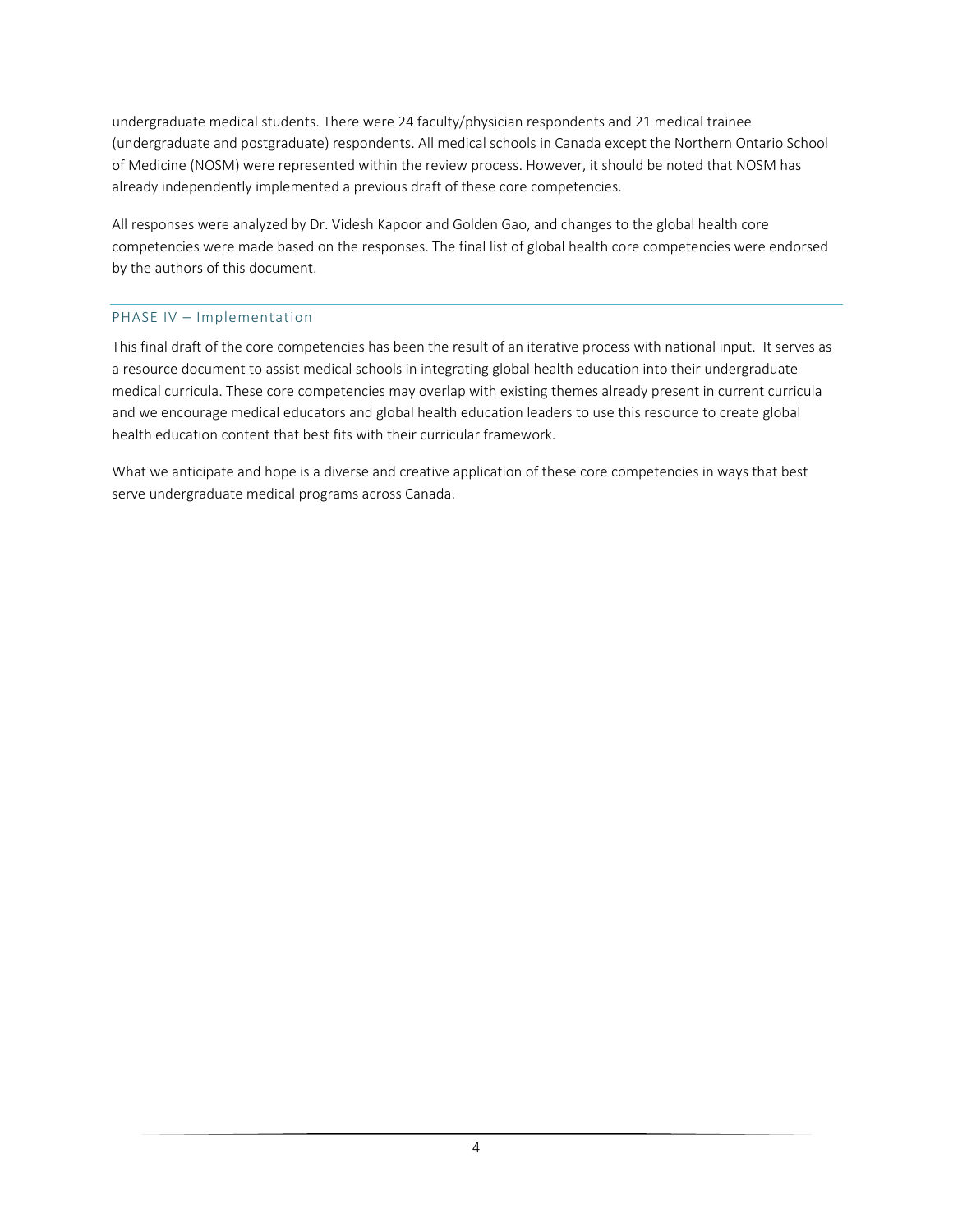# FINAL LIST OF GLOBAL HEALTH CORE COMPETENCIES

#### MEDICAL EXPERT

- 1. Describe the global burden of disease, including the major causes of morbidity and mortality across regions. 1.1. Describe neglected tropical diseases in the global context.
- 2. Describe the role of major Canadian and international health organizations such as the UN, WHO, DFATD, CDC, and governments.
- 3. Describe the pathophysiology, epidemiology, diagnosis, and treatment of diseases that have major implications both in Canada and internationally, and understand how Canada is linked to other countries with respect to communicable diseases, non‐communicable diseases, and chronic illness.
- 4. Describe the shift and causal factors towards increasing non-communicable diseases (NCDs) and chronic illness, and how this impacts vulnerable populations.
- 5. Develop an approach to the management and assessment of health issues (including the ability to access information and support) that can be encountered in Canada and in international clinical settings such as travel medicine clinics, immigrant and refugee health, and in clinical practice abroad.

#### COMMUNICATOR

- 1. Demonstrate cultural competency in patient care and community engagement, encompassing the concepts of cultural safety, humility, awareness, and sensitivity.
- 2. Provide patient‐centered care that demonstrates an understanding of the cultural context of well‐being, illness and disease, and use this to strengthen the doctor‐patient relationship.
- 3. Engage patients, families, and communities in developing plans that reflect the patient's/community's health care needs and goals.
	- 3.1. Facilitate discussions with patients and their families in a way that is respectful, non‐judgmental, and culturally safe.
	- 3.2. Know how to locate resources and tools to improve communication and dissemination of knowledge in a health care or community setting.
- 4. Conduct an interview with a patient whose culture and/or language is different from your own.
	- 4.1. Utilize an interpreter effectively in both patient- and community- level interactions.
- 5. Describe how personal context and beliefs can impact the doctor-patient and doctor-community relationship, and demonstrate appropriate strategies to maintain effective communication and cooperation.

#### COLLABORATOR

- 1. Recognize that sustainable development requires partnership at the community level, especially in low resource settings.
- 2. Explain how to develop appropriate multidisciplinary partnerships at the community level, including with non‐ health-care disciplines (e.g. governments, engineers, economists, etc.).
- 3. Demonstrate respect for the critical role of non‐physician healthcare providers in building a sustainable health care system in a resource limited setting.

#### LEADER

1. Identify the key political and economic stakeholders, policies and programs that shape the social determinants of health in a given community.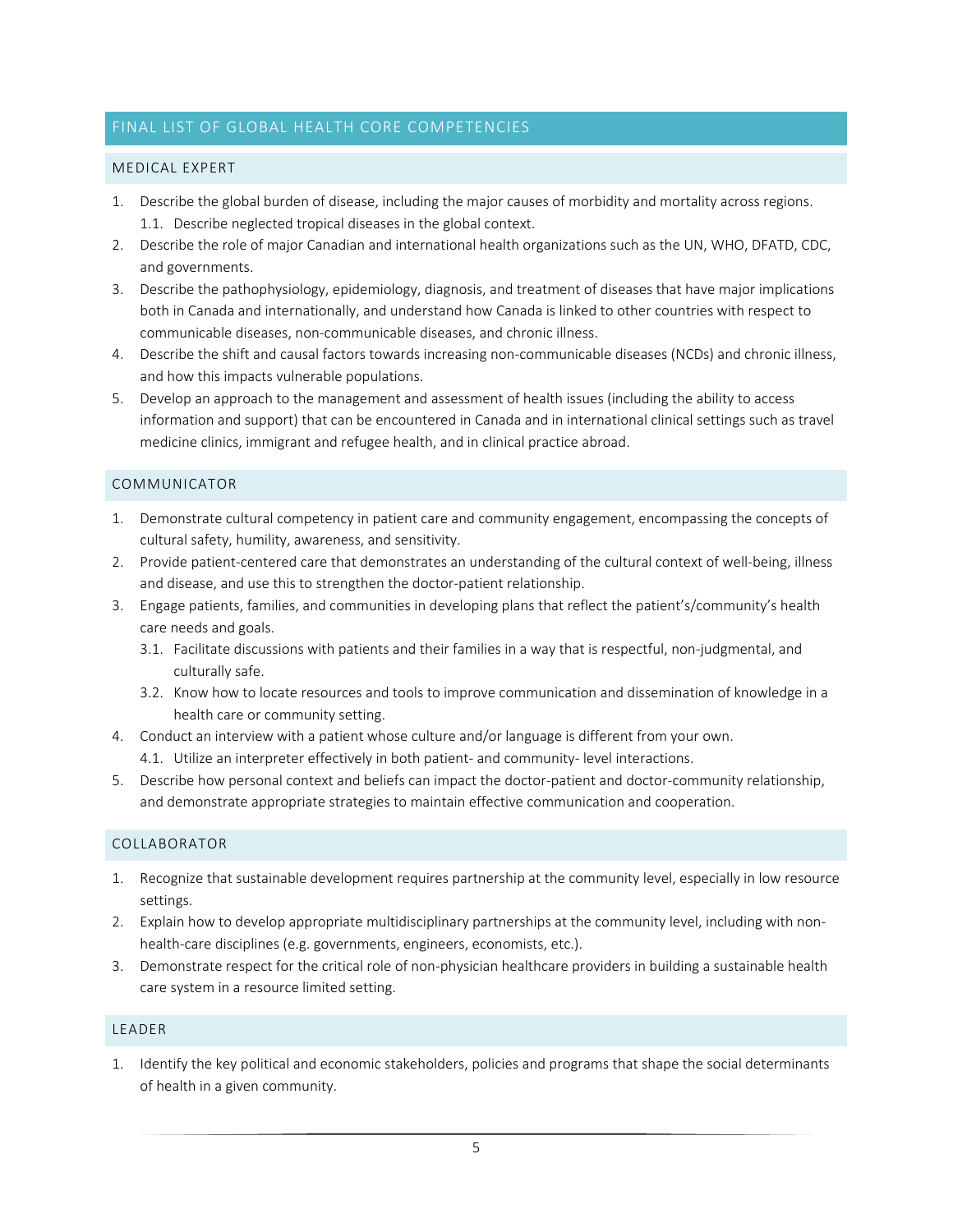- 2. Locate services available to vulnerable populations in your community (e.g. services for immigrants, refugees, aboriginals, substance users, homeless individuals, and those suffering from mental health issues).
- 3. Describe the advantages and challenges of different models of healthcare delivery (e.g., primary health care model, community‐based care models, and public health models) and their relevance in various contexts.
- 4. Discuss the allocation of resources for a low resource setting that is in balance and cooperation with the wishes of the community itself (i.e. appropriately identifying and prioritizing key health care expenditures such as access to clean water, sanitation, vaccination, and maternal and child care)
- 5. Demonstrate the ability to assume an appropriate and effective role within diverse teams, cultural contexts, and low resource settings.
- 6. When appropriate, participate in pre-departure training and post-return debriefing for work in a low resource setting, and ensure the same for all team members.

# HEALTH ADVOCATE

- 1. Explain the major determinants of health of vulnerable populations and the mechanisms with which they affect the health of individuals and populations, including issues of poverty, access to basic needs, environment, human rights, gender, conflict, economic, and political factors.
- 2. Identify vulnerable or marginalized populations and demonstrate an understanding of the different tools and strategies used to advocate for improved healthcare delivery and support to these communities (rural, aboriginal, refugee, immigrant, and/or low‐ and middle‐ income countries).
	- 2.1. Discuss strategies to advocate for system‐level change with respect to the social determinants of health and how this impacts the concept of patient-centered care and community-centered care.
	- 2.2. Identify and describe evidence-based interventions which will have the most impact in a low resource setting (e.g., immunizations, nutritional supplements, education, water and sanitation).
- 3. Discuss the interconnectedness of health in the Canadian landscape with the health of the populations in other regions of the world.
- 4. Outline strategies for investment in health and health determinants as a resource for economic and human development in high and low resource settings.
- 5. Recognize the role of primary health care, including disease prevention, health promotion, and health surveillance activities in Canada and abroad as an essential tool in maintaining and improving health, especially in underserved populations.
- 6. Participate in activities that advocate for the improved health of marginalized or vulnerable populations or communities in a low resource setting (rural, aboriginal communities, refugee, immigrant, and/or low‐ and middle‐income countries).
- 7. Discuss how advocacy requires partnerships with patients, communities, and other professionals.

# SCHOLAR

- 1. Identify the forces of change that impact global health challenges and recognize that this requires a commitment to keeping up to date with health policies and knowledge of global burden of disease.
- 2. Identify and utilize population and disease surveillance databases and valid information resources that will assist with patient and population care, scholarly inquiry, and self-directed learning.
	- 2.1. Use a conceptual framework on the social determinants of health to describe how social, political and economic changes influence the global distribution of health and disease.
- 3. Demonstrate an understanding of ethical principles of clinical and translational research in a low resource setting.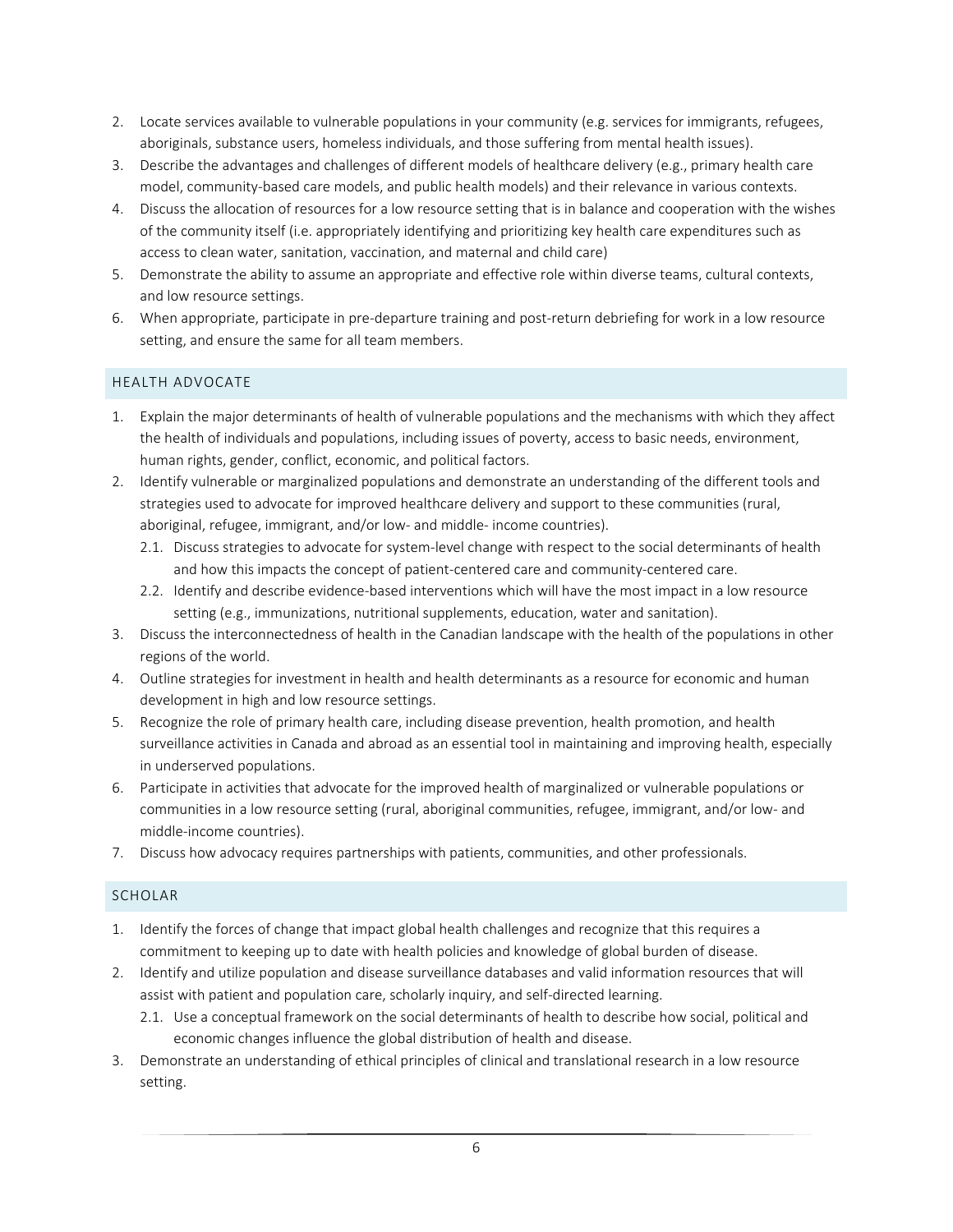- 4. Propose culturally appropriate educational tools and resources for knowledge dissemination within populations experiencing health inequities. (knowledge translation)
- 5. Critically evaluate global health research and recognize the impact of the imbalance in funding of research that addresses the burden of diseases in the poorest populations versus those of the wealthiest, and understand the strategies proposed to correct it.

# PROFESSIONAL

- 1. Participate in the practice of medicine with due regard that health is a basic human right as defined by the Universal Declaration of Human Rights (1948).
- 2. Discuss the unique ethical challenges involved in practicing medicine with vulnerable patients and communities.
- 3. Interact respectfully with others in relation to age, gender, ethnicity, place of origin, religious/spiritual beliefs, political beliefs, marital or family status, physical or mental disability, socioeconomic status, sexual orientation, or criminal convictions.
- 4. Demonstrate the ability to appropriately obtain information about professional, legal, and cultural expectations within a new setting.
- 5. Realistically assess the potential of the clinician's skills and societal position to have an impact in community health, both locally and globally.
- 6. Discuss the potential for unintended consequences (both positive and negative) of working in a low resource setting.
- 7. Practice the importance of self-care, self-reflection, personal awareness and physician well-being in professional practice, particularly in unfamiliar environments.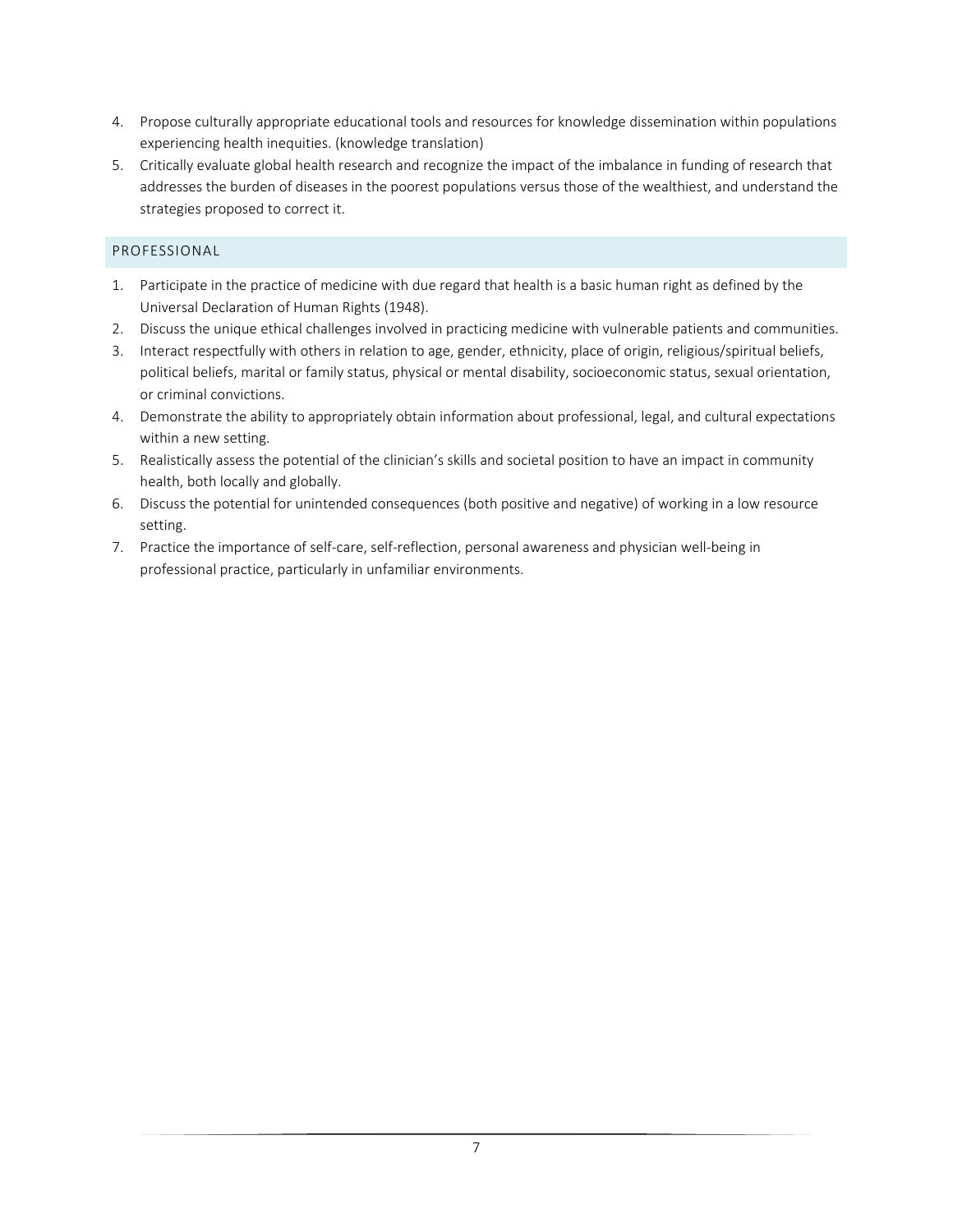# ACKNOWLEDGEMENTS

This project has been a joint initiative of the AFMC Resource Group on Global Health and the CFMS Global Health Program. The following individuals have made significant contributions at various stages of developing the global health core competencies:

- Videsh Kapoor (UBC)
- Golden Gao (UBC)
- Kelly Jacobs (UBC)
- Stephanie Brown (UofC)
- Rabia Bana (UofA)
- Irfan Kherani (UofA)
- Mary Halpine (Dalhousie)
- David Matthews (UofT)
- Gareth Mercer (UBC)
- Simon Moore (UBC)
- Jessica Sleeth (Queen's)
- Jennifer Carpenter(Queen's)
- Katherine Rouleau (McMaster)

# ENDORSEMENTS

This report is formally endorsed by:

The Canadian Federation of Medical Students (CFMS) Global Health Program (GHP) – 2015/04/26

# CONTACT

For further inquiries, please email globalhealthcorecompetencies@gmail.com.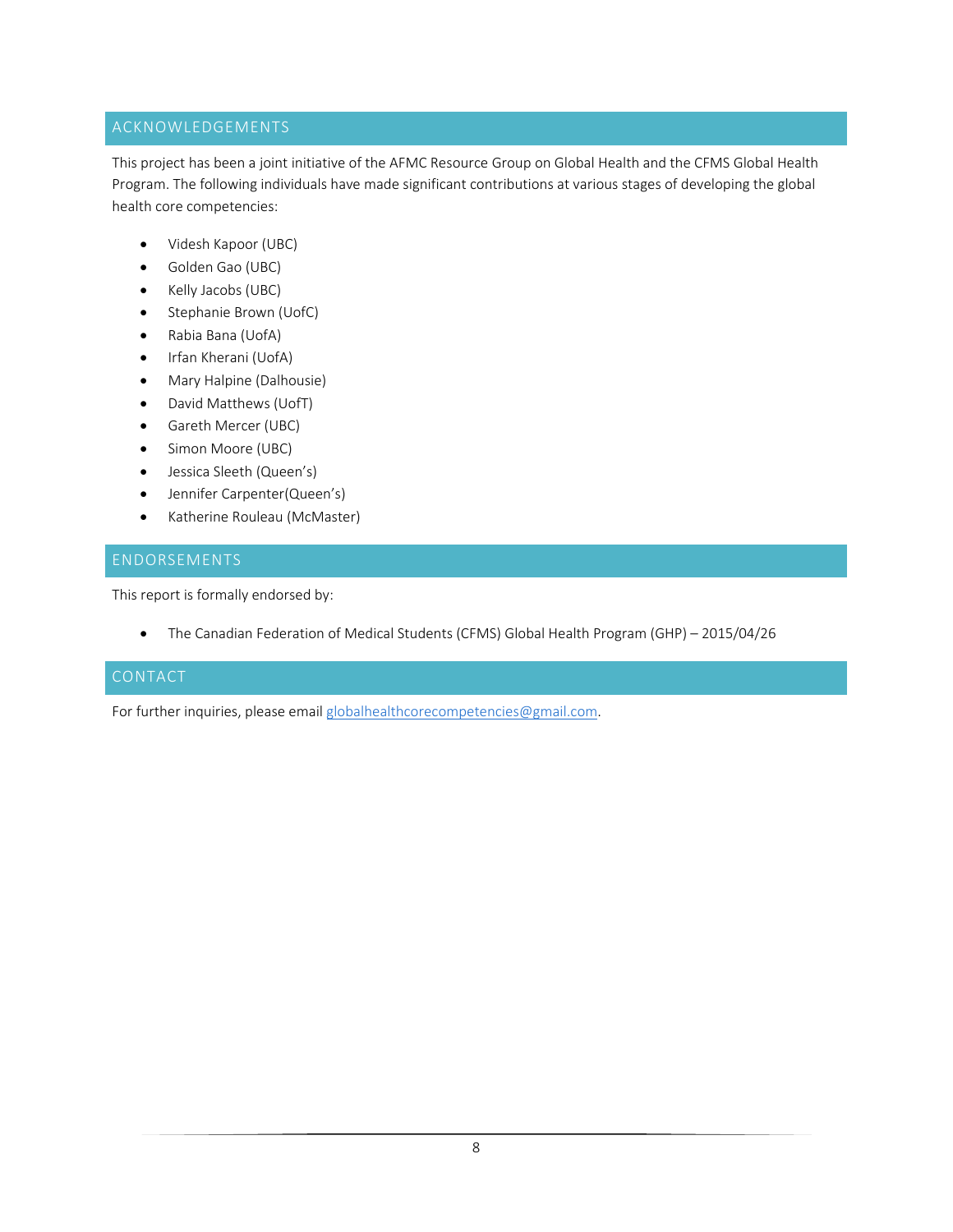# REFERENCES

- AAMC. (2012). *Canadian Medical School Graduation Questionnaire: 2012 All Schools Summary Report.* Retrieved from Association of American Medical Colleges: https://www.aamc.org/download/316642/data/2012cgqallschoolsreport.pdf
- AFMC. (2009). *The Future of Medical Education (FMEC).* Retrieved from AFMC: http://www.afmc.ca/future‐of‐ medical‐education‐in‐canada/medical‐doctor‐project/pdf/collective\_vision.pdf
- AFMC. (n.d.). *Canadian Healthcare Education Commons Collaboration pour l'éducation en santé au Canada*. Retrieved from Association of Faculties of Medicine of Canada: http://chec-cesc.afmc.ca/
- Arthur, M., Battat, R., & Brewer, T. (2011). Teaching the basics: core competencies in global health. *Infect Dis Clin North Am, 25*(2), 347‐58.
- Belani, H., Dempsey, K., & Stone, G. (n.d.). Chapter 4: Competencies and Assessment. In *Global Health Curriculum Guide.*
- Boelen, C. (2011). Global consensus on social accountability of medical schools. *Sante Publique, 23*(3), 247‐50.
- Brundtland, G. (2001). *Addressing the challenges of unequal distribution*. Retrieved from WHO: http://www.who.int/director‐general/speeches/2001/english/20010129\_davosunequaldistr.en.html
- CAIR. (2012). *Annual Member Survey.* Retrieved from Canadian Association of Internes and Residents: http://cair.ca/u/elibrary/Summary%20of%20Key%20Findings%20‐%20CAIR%202012%20National%20Resid ent%20Surve.pdf
- Evert, J., Drain, P., & Hall, T. (2014). *Developing Global Health Programming: A Guidebook for Medical and Professional Schools, Second Edition.* Global Health Collaborations Press.
- IMFSA. (2010). *Policy statement: global health and the.* Retrieved from International Federation of Medical Students Association: http://www.ifmsa.org/
- Institute of Medicine. (2009). *The U.S. commitment to global health: Recommendations for the public and private sectors.* Washington, D.C: National Academies Press.
- Joint US/Canadian Committee on Global Health Core Competencies. (2009). *Global Health Essential Core Competencies.* Retrieved from http://www.mcgill.ca/files/globalhealth/Basic\_Core\_Competencies\_Final\_2010.pdf
- Koplan, J., Bond, T., Merson, M., Reddy, K., Rodriguez, M., Sewankambo, N., & Wasserheit, J. (2009). Towards a common definition of global health. *Lancet, 373*, 1993‐1995.
- Rowson, M., Smith, A., Hughes, R., Johnson, O., Maini, A., Martin, S., . . . Yudkin, J. (2012). The evolution of global health teaching in undergraduate medical curricula. *Globalization and Health, 8*, 35.

Swing, S. (2007). The ACGME outcome project: retrospective and prospective. *Med Teach, 29*(7), 648‐654.